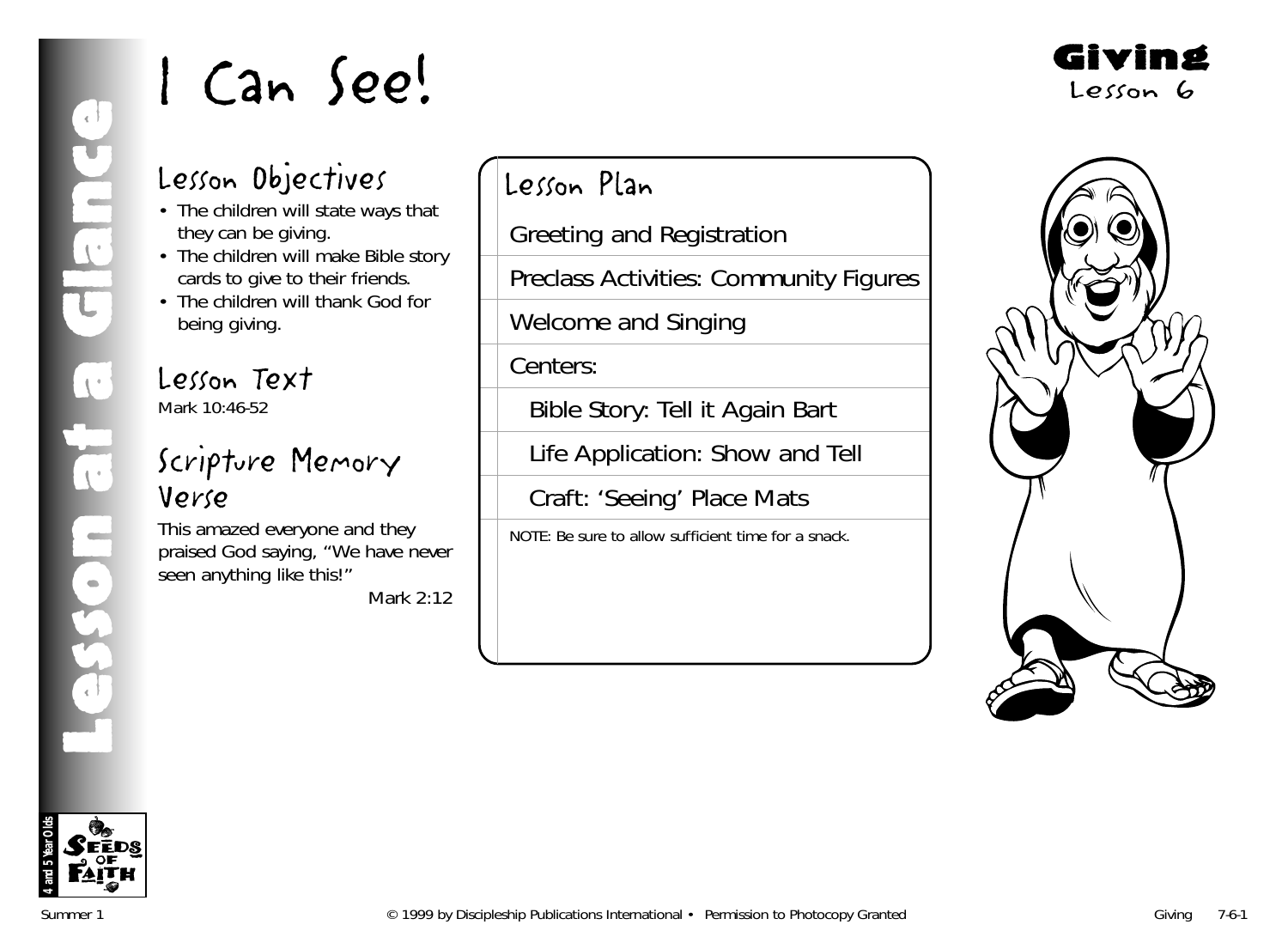

## Community Figures

The children will make paper figures representing a variety of occupations within their community.

## **Materials**

*For each child:*

- 1 piece of cardstock
- glue stick
- markers and crayons
- *For the teacher:*
- white envelopes
- scissors
- glue stick
- 1 black marker
- *Reproducible Pages:*
- Page A, 1 copy for the teacher
- Page B, 1 copy for each child

## Preparation

- 1. Cut out the figure from the copy of Reproducible Page A.
- 2. Trace and cut out a figure from card stock for each child.
- 3. Cut out the uniforms from the copies of Reproducible Page B.
- 4. Label an envelope for each style uniform and place each of the uniforms in the appropriate envelope.
- 5. Make a model of each occupation following the instructions.

## Instructions

- 1. Show the children the model figures. Have them name the occupations of each of the figures.
- 2. Have each child choose a uniform to make a figure.
- 3. Have the children glue the uniforms to the figures.
- 4. Have the children color their figures.

## Conclusion

Have the children sit in a circle. Have each child take a turn describing what their figure is, and how their job helps people.

After a few children have had a turn ask them: *How does Jesus help you?* (teaches us to obey God, helps us to be happy) *Does Jesus want us to help others?* (Yes!) *How does Jesus want us to help others?* (share what we learn in the Bible and about God with others, pray for people, love people)

## Teacher Tips

Using fabric scraps will greatly enhance this activity. Cut them into pieces that the children can glue onto the uniforms.







Giving Lesson 6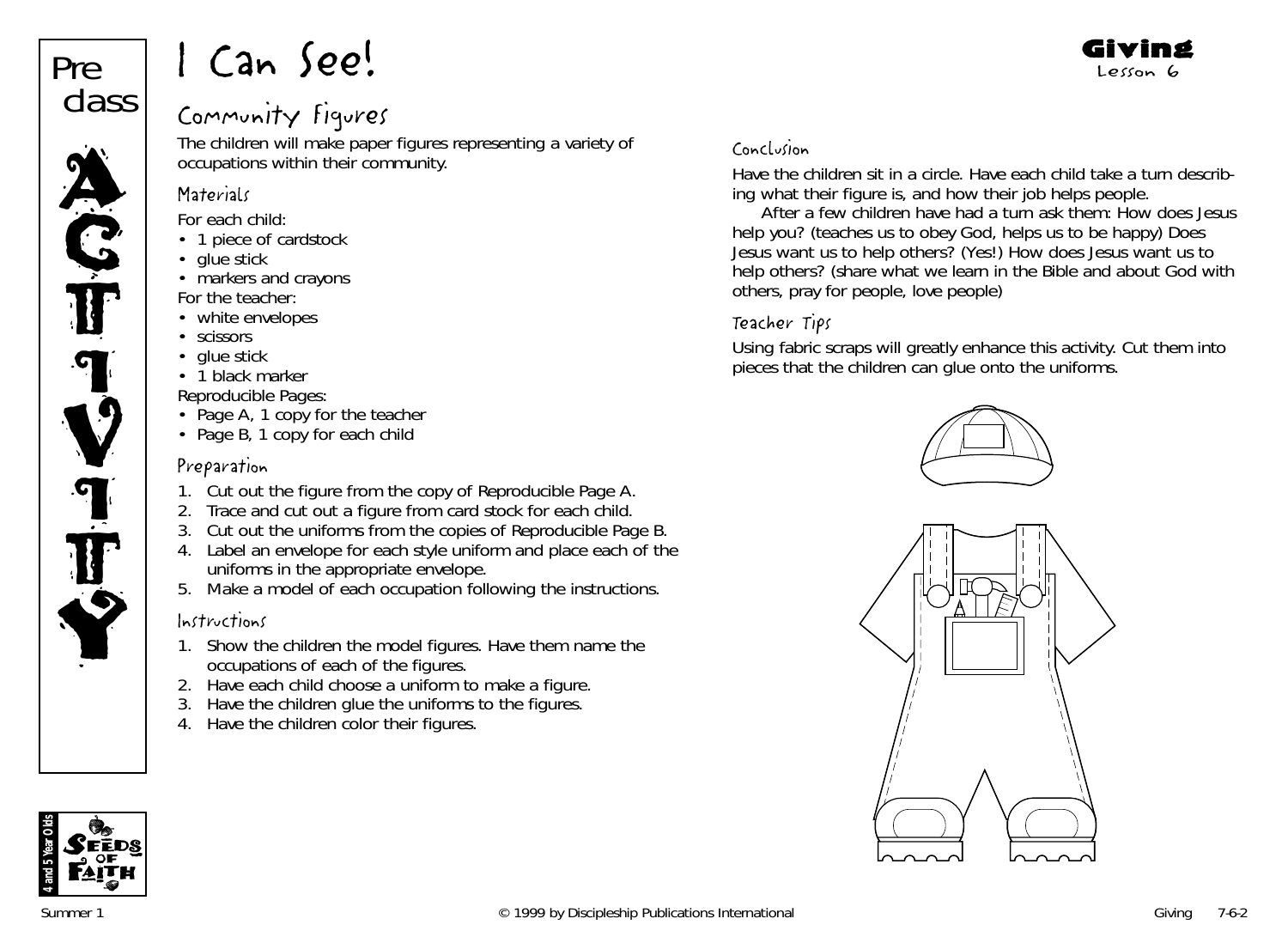## Tell it Again Bart

The children will be reminded of the story of Bartimaeus receiving his sight.

#### Lesson Text

Mark 10:46-52

#### **Materials**

*For the teacher:*

- Bible
- scissors
- crayons or markers
- construction paper
- glue stick
- *Reproducible Pages:*
- Page C, 1 copy for the teacher
- Page D, 1 copy for the teacher

#### Preparation

- 1. Cut out the story cards from the copies of Reproducible Pages C and D.
- 2. Color the cards.
- 3. Glue each card onto a piece of construction paper.

## Instructions

With an open Bible say: *Last week we heard a story about a man named Bartimaeus. Does anyone remember why Bartimaeus wanted to talk to Jesus? That's right, he was blind and he wanted Jesus to help him to see.*

Lay the story cards on the floor and ask the children to help you put them in the correct order.

*What happened first? Yes, Jesus was preaching to the people. Then what happened? Yes they walked by Bartimaeus who was sitting by the road.*

*And then? Yes, he yelled out to Jesus to have mercy on him. What does that mean to have mercy? It means to be kind, forgiving and helpful.*

*Did the people have mercy on Bartimaeus? No, when they heard him calling to Jesus what did they do? Right, they told him to be quiet.*

*What did Jesus do? He had Bartimaeus called to him and asked him what he wanted. What did Bartimaeus say? Right, he said that he wanted to be able to see.*

Giving Lesson 6

*Jesus healed Bartimaeus! Now Bartimaeus could see! He was so happy and grateful to Jesus that he wanted to follow him!*

As the children answer the questions have them find the correct card and put it in the correct order.

#### Conclusion

Choose a child to retell the story using the cards.

#### Teacher Tips

Choose as many children to retell the story as time allows.





FĒDS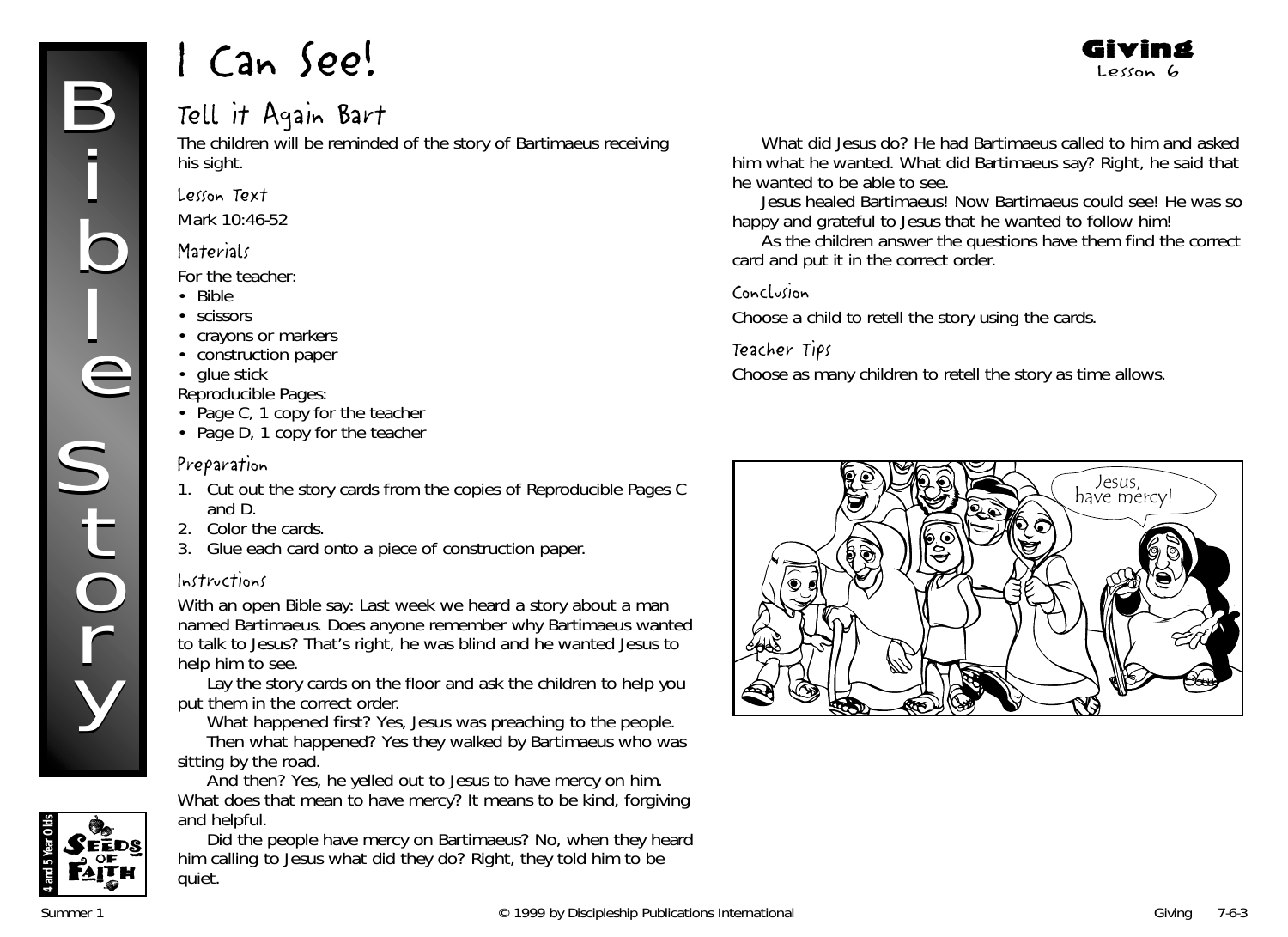

Giving Lesson 6



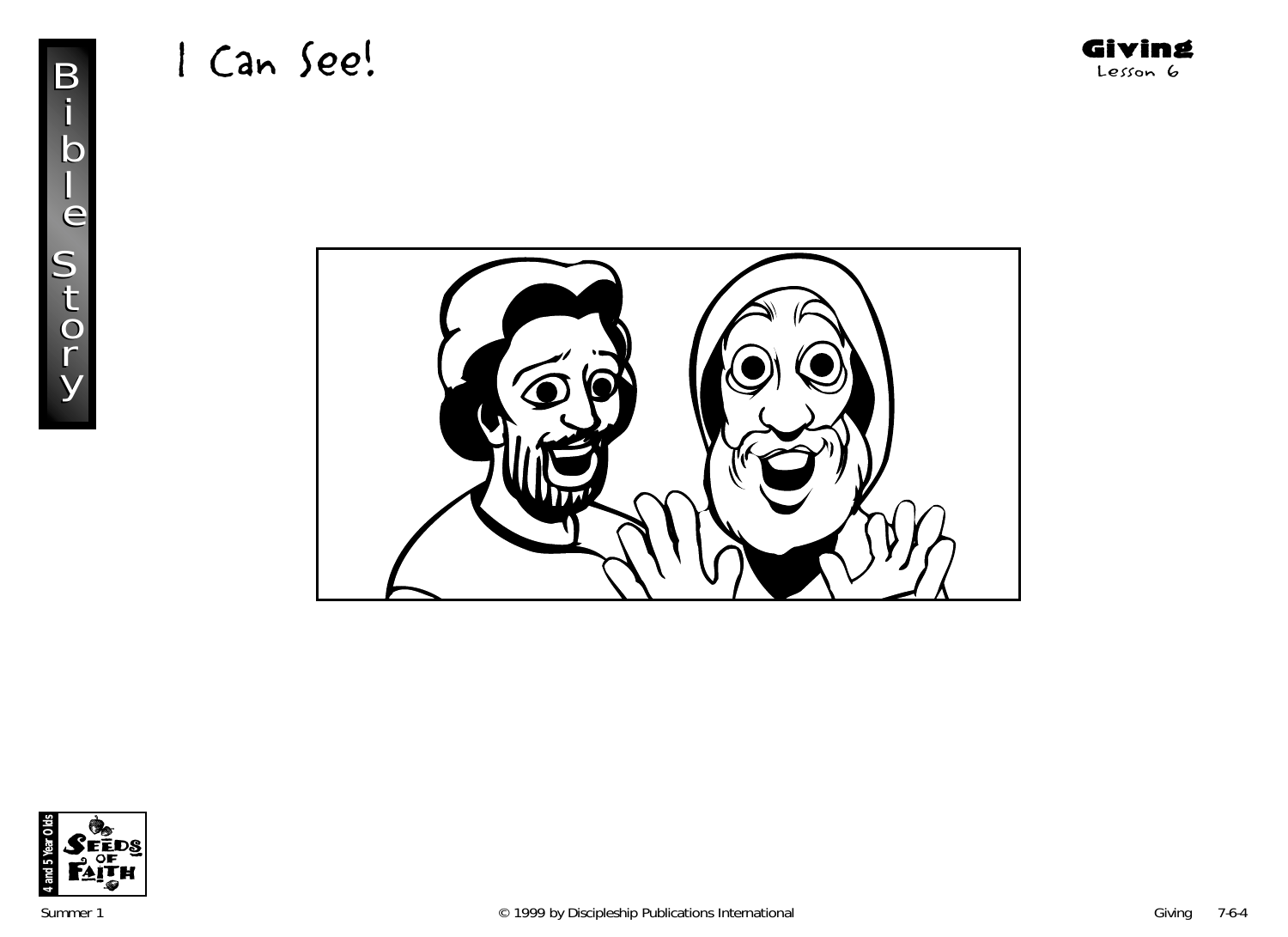## Show and Tell

The children will create their own story cards to help them share the story of Bartimaeus with their friends.

## Scripture Memory Verse

This amazed everyone and they praised God saying, "We have never seen anything like this!" *Mark 2:12*

## **Materials**

ife

A

P

P

L

**In the contract of the contract of the contract of the contract of the contract of the contract of the contract of the contract of the contract of the contract of the contract of the contract of the contract of the contra** 

 $\big($ 

A

T

**In the contract of the contract of the contract of the contract of the contract of the contract of the contract of the contract of the contract of the contract of the contract of the contract of the contract of the contra** 

O

N

*For each child:*

- crayons
- 1 envelope
- *For the teacher:*
- scissors

*Reproducible Pages:*

- Page C, 1 copy for each child
- Page D, 1 copy for each child

## Preparation

- 1. Cut out the story cards from the copies of Reproducible Pages C and D.
- 2. Place one set of cards into an envelope for each child.
- 3. Color one set of cards and place them into an envelope.

## Instructions

1. Hold up the envelope with the colored pictures and spill them onto the floor as if by accident.

*Oops! I spilled the pictures. Can you help me to put them in the correct order?*

- 2. Talk with the children about the story of Bartimaeus receiving his sight as you put the pictures in order.
	- Jesus preached to the people.
	- Jesus walked down the street by Bartimaeus with lots of people.
	- Bartimaeus called out to Jesus to come to him.
	- The people told him to be quiet.
	- Jesus called for Bartimaeus and Bartimaeus asked him
	- to help him to see.
	- Jesus healed Bartimaeus.

3. Explain to the children that they can make their own story cards. Give each child an envelope with the pictures in it.

Giving Lesson 6

- 4. Have the children color their pictures.
- 5. As the children color, talk about how giving Jesus was to Bartimaeus. He helped him receive his sight. Talk with the children about ways that they can be giving to people around them. Some ideas might include: sharing, letting someone else go first, helping.

## Scripture Memory Activity

*What do you think the people said when they saw Jesus stop and heal Bartimaeus?* Take responses from the children.

*Who remembers the memory verse? Let's say it together, "This* amazed everyone and they praised God saying, 'We have never seen anything like this!'" *Maybe this is what the people said when they saw Bartimaeus healed.*

#### Conclusion

*You can tell your family and friends the story of Bartimaeus with your own story cards. Then they will know how giving and powerful Jesus is.*

Choose a child to pray and have them thank God for being so giving and powerful.

## Teacher Tips

- You may choose to copy the pages onto light-colored paper.
- Or cut pieces of construction paper to tape to the backs of the cards to make them more colorful and decorative.

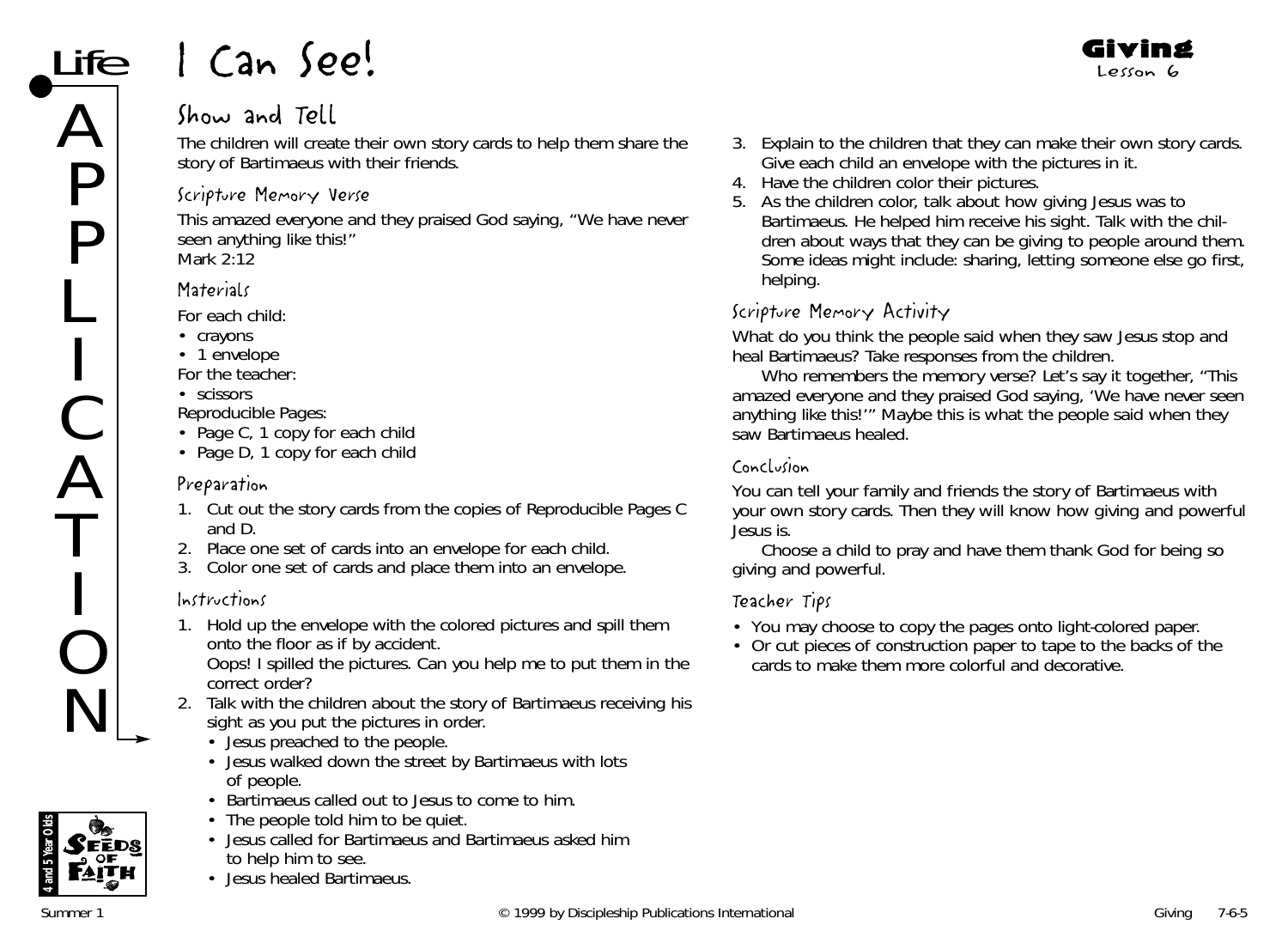





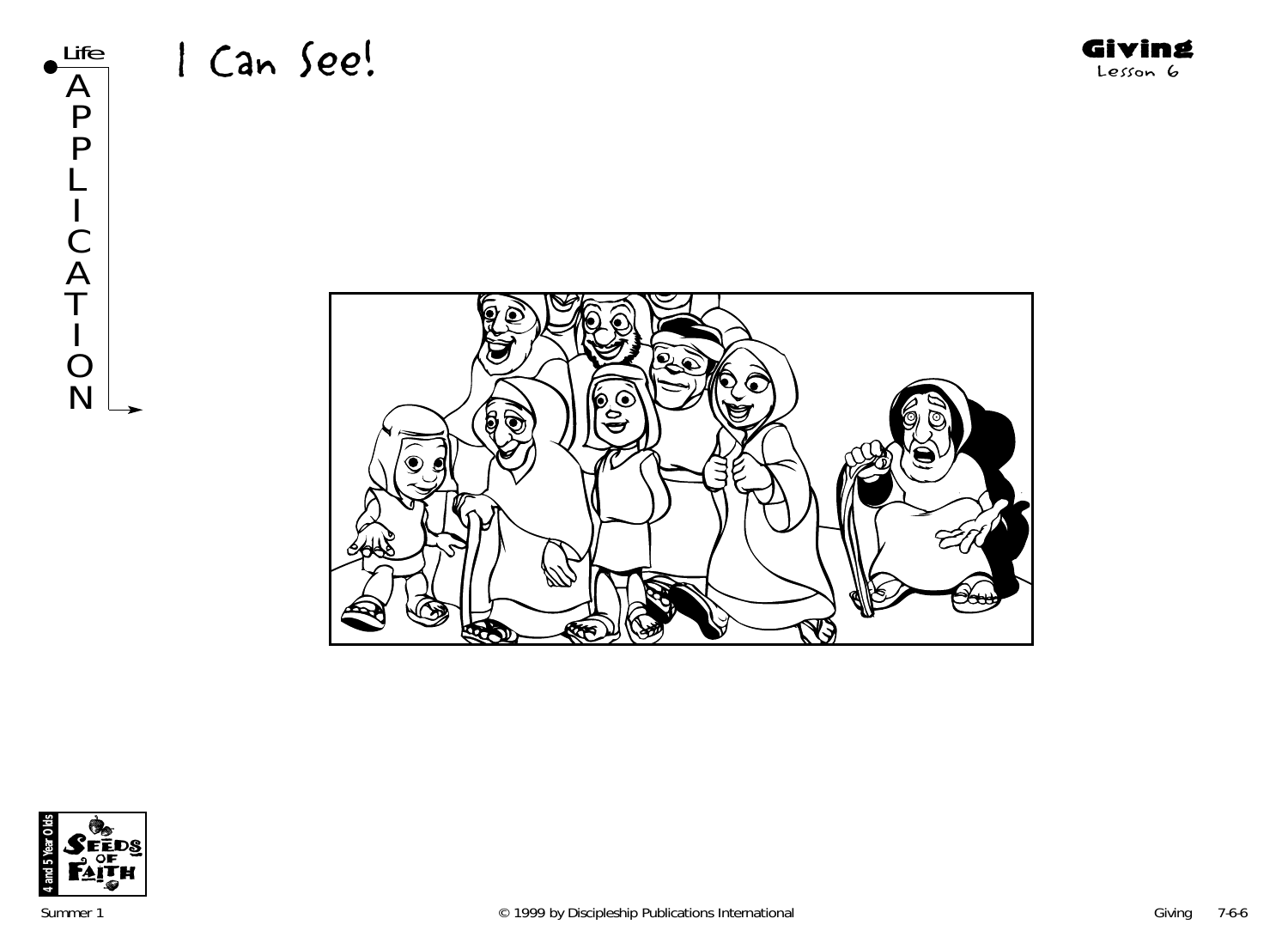

## 'Seeing' Place Mats

The children will make place mats to remind them of Bartimaeus' sight being healed by Jesus.

## **Materials**

*For each child:*

- 1 sheet of bright-colored construction paper
- crayons or markers
- glue stick

*For the teacher:*

- scissors
- marker
- glue stick
- laminate or clear contact paper (optional) *Reproducible Pages:*
- Page E, 1 copy for each child

## Preparation

- 1. Cut out the "before and after" pictures and the scripture text boxes from the copies of Reproducible Page E.
- 2. Fold each piece of construction paper horizontally and draw a line down the middle.
- 3. In the upper left hand corner, write the word "Before." In the upper right hand corner, write the word "After." See Figure A.
- 4. Make a model of the craft following the instructions.

## Instructions

1. Show the children the completed craft. *Who is this man in this picture? Yes, it's Bartimaeus.* Point to the left side of the page*. There is something different about him on this side of the page. Do you know what it is? That's right, he can't see. How did Jesus help Bartimaeus? Yes, he healed him so that he could see.* Point to the right side of the page*. On this side of the page, Bartimaeus is healed. He can see! This place mat will remind you of how Jesus healed blind Bartimaeus. You can show this craft to your friends when they visit, and tell them how Jesus is powerful.*



Giving Lesson 6

- 3. Give each child a before picture to glue to the left side of the paper.
- 4. Give each child an after picture to glue to the right side of the paper.
- 5. Have the children color their pictures.

## Conclusion

Talk with the children about Bartimaeus being blind. Point out that Jesus was giving to Bartimaeus. He loved him and gave him his sight.

## Teacher Tips

- Children this age do not commonly know their left from their right. Help them to place the figures on the correct sides.
- Laminate the place mats so they can be used again.



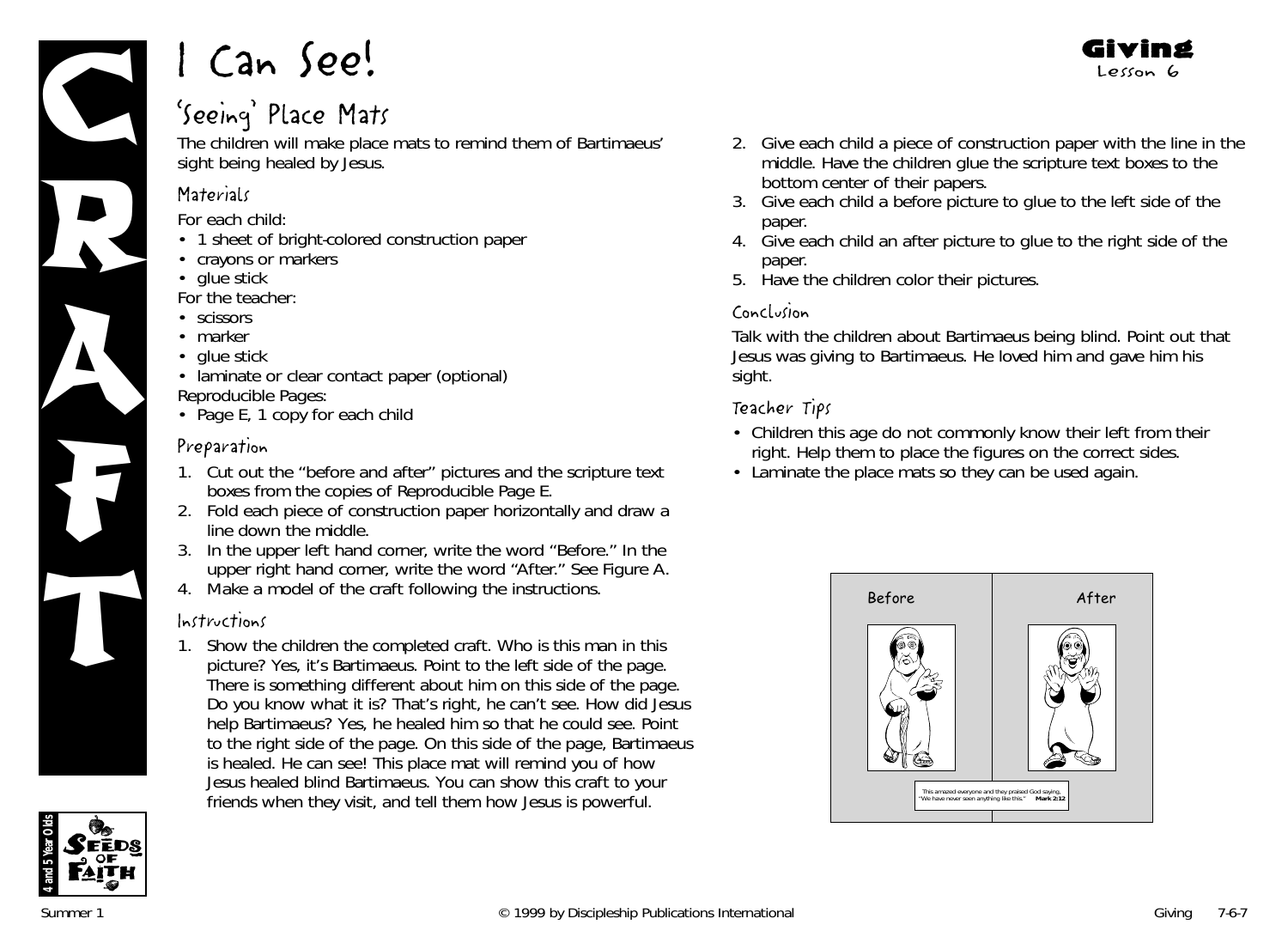# C | Can See! R A F T









Giving Lesson 6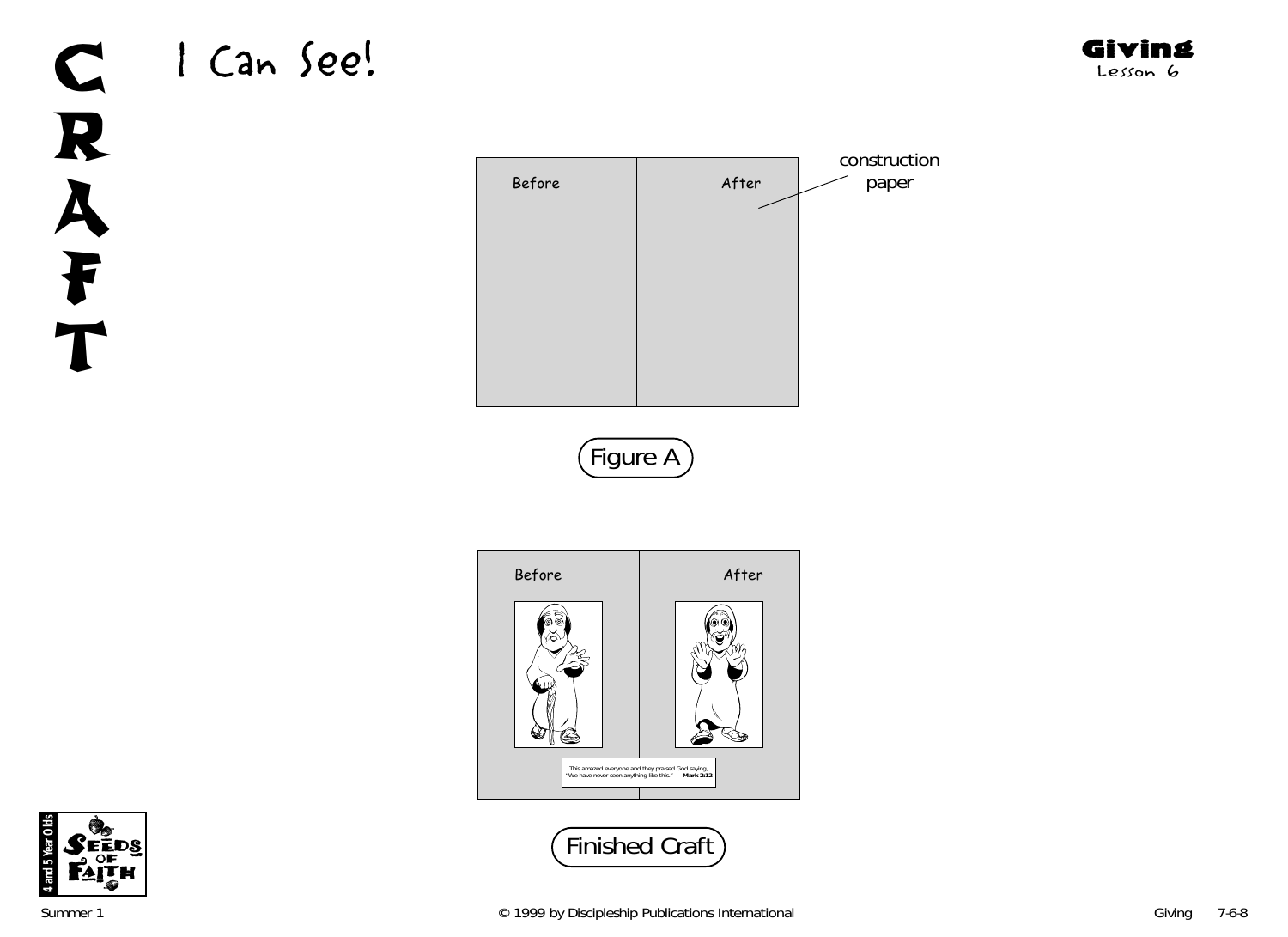## **4 and 5 Year Olds**  $\mathcal{S}$ eeds **PAITH**

Pre class



## Lesson Objectives

- The children will state ways that they can be giving.
- The children will make Bible story cards to give to their friends.
- The children will thank God for being giving.

## Lesson Text

Mark 10:46-52

## Scripture Memory Verse

This amazed everyone and they praised God saying, "We have never seen anything like this!"

*Mark 2:12*

## Lesson Plan



I Can See!

## Created Equal

The children will be reminded of how we are all different from each other but that we are all loved by God.

## **Materials**

*For each child:*

- 1 piece of construction paper
- glue stick

*For the teacher:*

- construction paper
- scissors
- glue stick
- marker
- tissue paper
- fresh flowers

## Preparation

- 1. Across each piece of construction paper write "All flowers are beautiful. All flowers are different."
- 2. Draw two stems with leaves on each

piece of paper leaving room for the child to draw more stems.

- 3. Cut the tissue paper into five inch squares.
- 4. Make a model of the activity following the instructions.

## Instructions

- 1. As children enter class, have them look at, smell and touch the fresh flowers.
- 2. Ask the children to name ways that the flowers are the same or different.
- 3. Explain that God made all the flowers and each of them is different, but each one is beautiful. Tell them they are going to make their own flowers. Instruct them to make each one different from the other.
- 4. Give each child a sheet of construction paper with the heading and stems drawn on.

5. Give the children pieces of tissue paper to crumple and glue above the stems forming flowers.

Giving Lesson 6

- 6. If time allows, have the children make additional flowers.
- 7. Remind the children that Jesus 'gave' to Bartimaeus when he healed him. Explain that they can be giving like Jesus and give their flowers to a friend. Have the children decide who they would like to give their flowers to.

## Teacher Tips

There will be some children who might want to draw their flowers or be more creative. Encourage those who want to do this.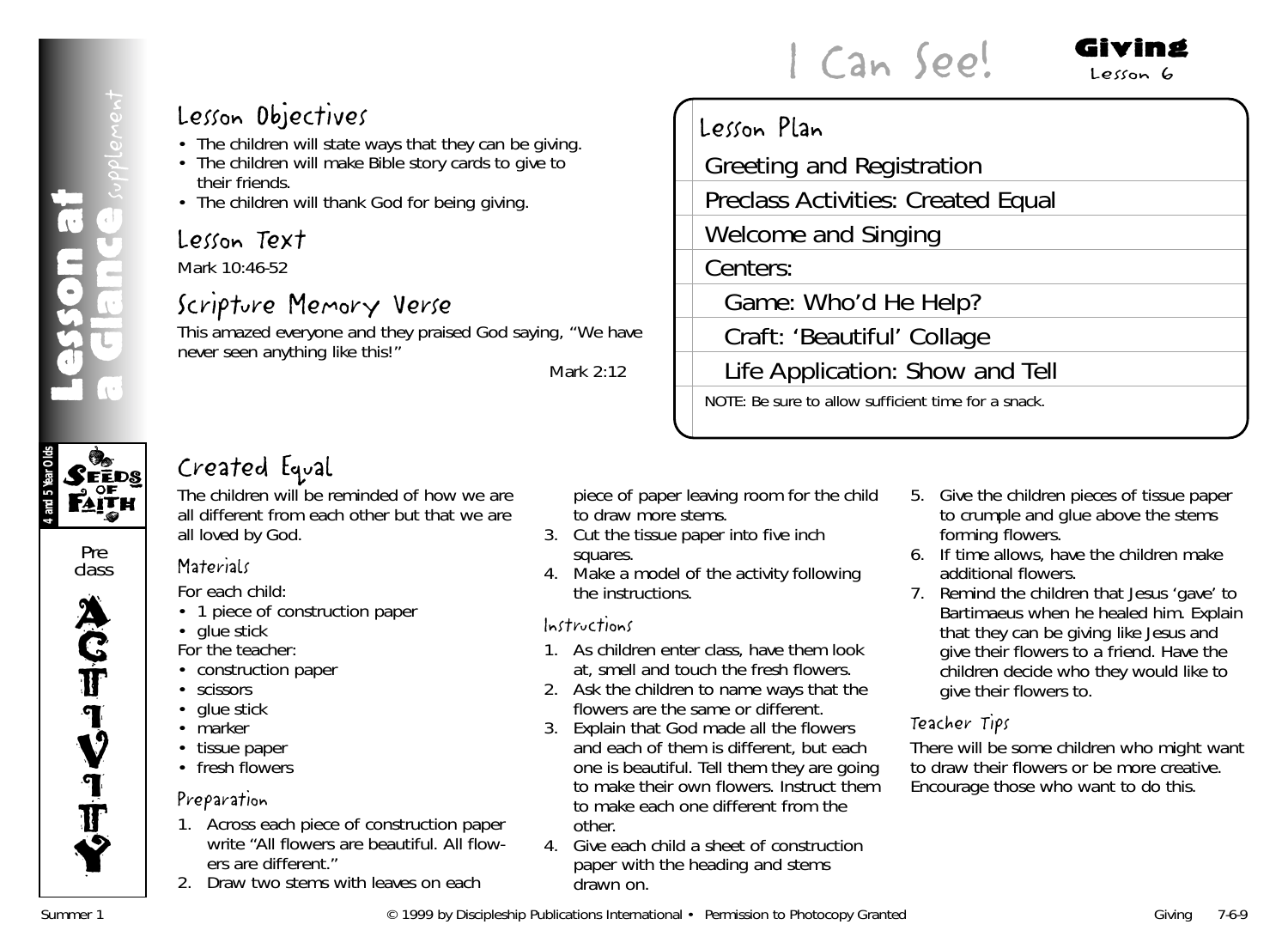

a

a

## Who'd He Help?

The children will play a game to remind them of some of the people that Jesus helped.

## **Materials**

*For the teacher:*

- 1 pair of sunglasses
- 1 piece of bread
- a mat or rolled up towel

## Preparation

Familiarize yourself with the game.

## Instructions

M M



- 1. Show the children each of the props for the game. Explain that each one represents one of the stories that they heard in this unit about Jesus helping people. Ask the children to try and guess which story each prop represents.
	- sunglasses blind Bartimaeus
	- bread feeding the five thousand
	- mat the paralytic
- 2. Have the children close their eyes.
- 3. Choose three children; one child to hide each prop.
- 4. After the props are hidden have the children open their eyes and look for them.
- 5. When all the props are found have the children close their eyes again and the children who found the props can help you hide them in new places.

## Conclusion

Ask the children to tell you the story for each prop.

## Teacher Tips

If you have a small group, hide the props yourself or ask one child to help you.





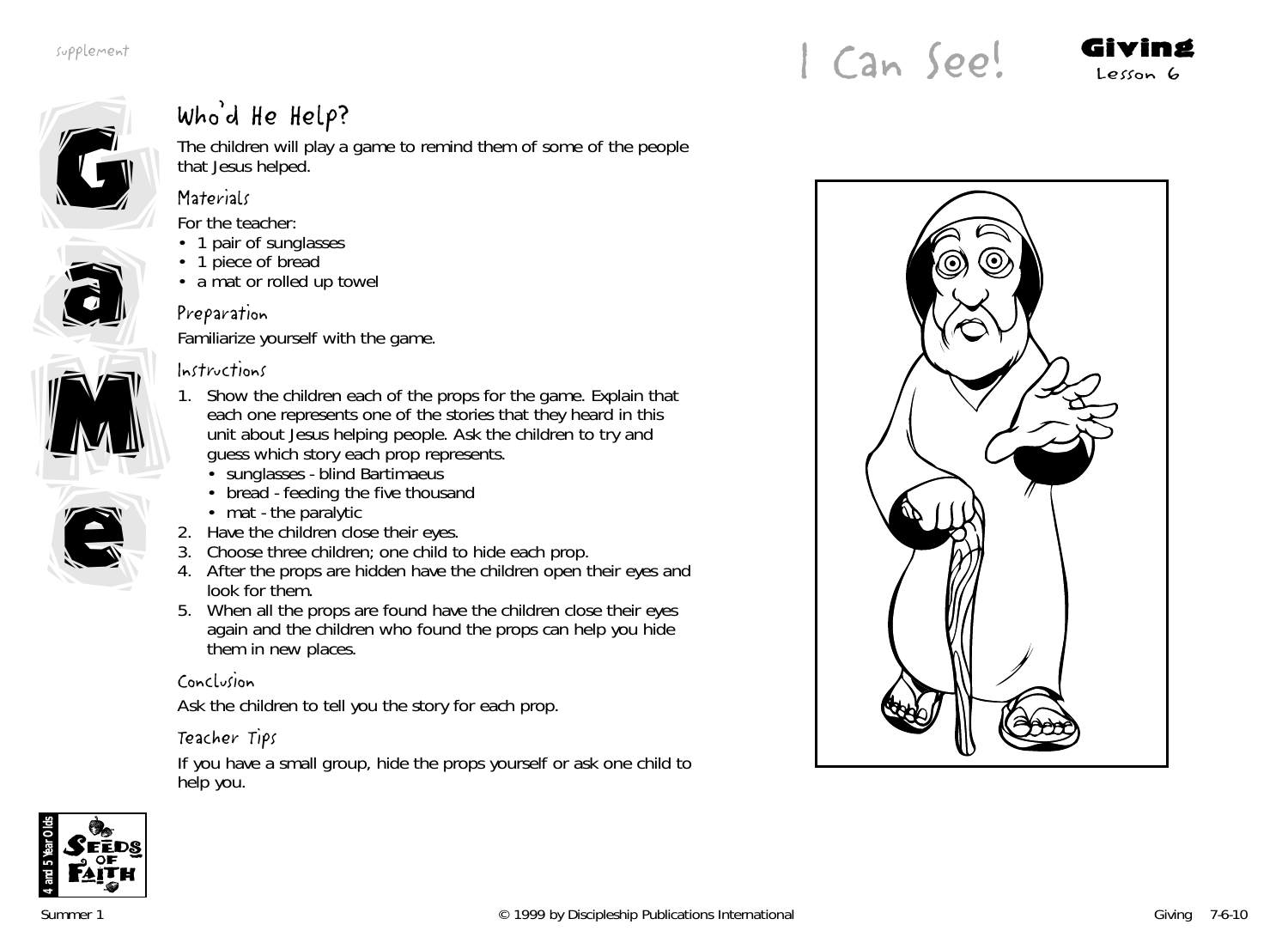

## 'Beautiful' Collage

The children will create collages reminding them that God gives to all of us.

## **Materials**

*For each child:*

- 1 piece of poster board, 8<sup>1</sup>/<sub>2</sub>" x 11"
- 1 envelope
- glue stick
- crayons or markers *For the teacher:*
- magazines
- scissors
- sequins
- glue stick
- marker

#### Preparation

- 1. For each child cut out several pictures of diverse people from the magazines. NOTE: Be sure to gather a wide variety of pictures, for example: people of different races, large and small people, those with braces, glasses or in wheel chairs, etc.
- 2. Place several pictures in an envelope for each child.
- 3. At the top of each piece of poster board write the word "Beautiful."
- 4. Make a model of the craft following the instructions.

## Instructions

- 1. Show the children the completed collage and ask them to identify the similar things that God gave to each of the people in the pictures; eyes, hair, face, arms, etc. Explain that God loves all of the people in the collage. Tell the children that they will make a "beautiful" collage today showing all the beautiful people that God made.
- 2. Give each child a piece of poster board and sequins. Have the children glue the sequins around the outside of the poster board as a border.
- 3. Give each child an envelope of pictures. Have the children glue the picture to the poster board.
- 4. Have the children color around the pictures with crayons.

## Conclusion

Discuss how God made all people and gave us all some of the same and some different qualities. God loves all the people he created and he wants us to love them too.

 $l$  Can See! Giving

#### Teacher Tips

Have the children draw different colored frames around their pictures using the crayons or markers.



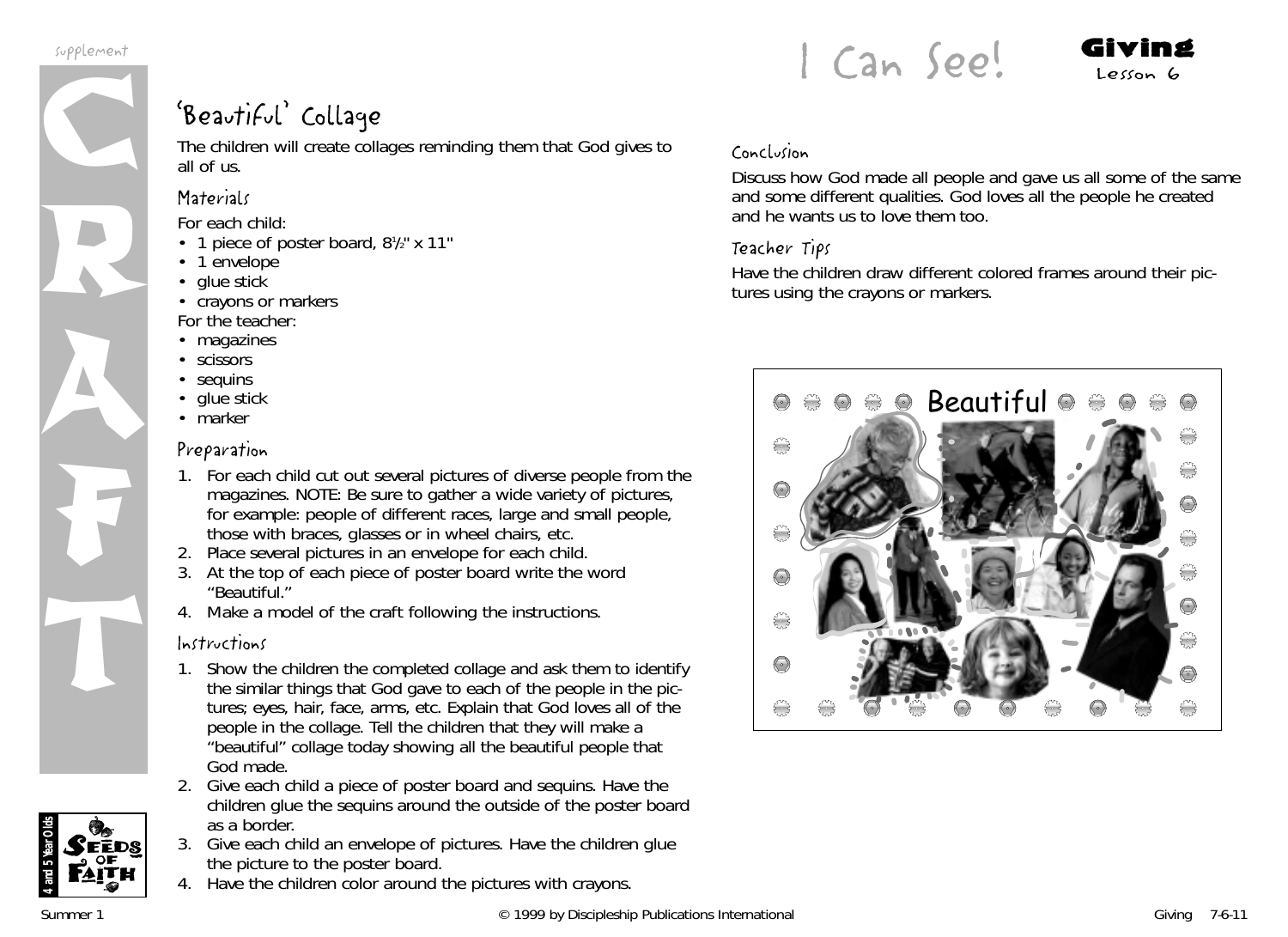supplement



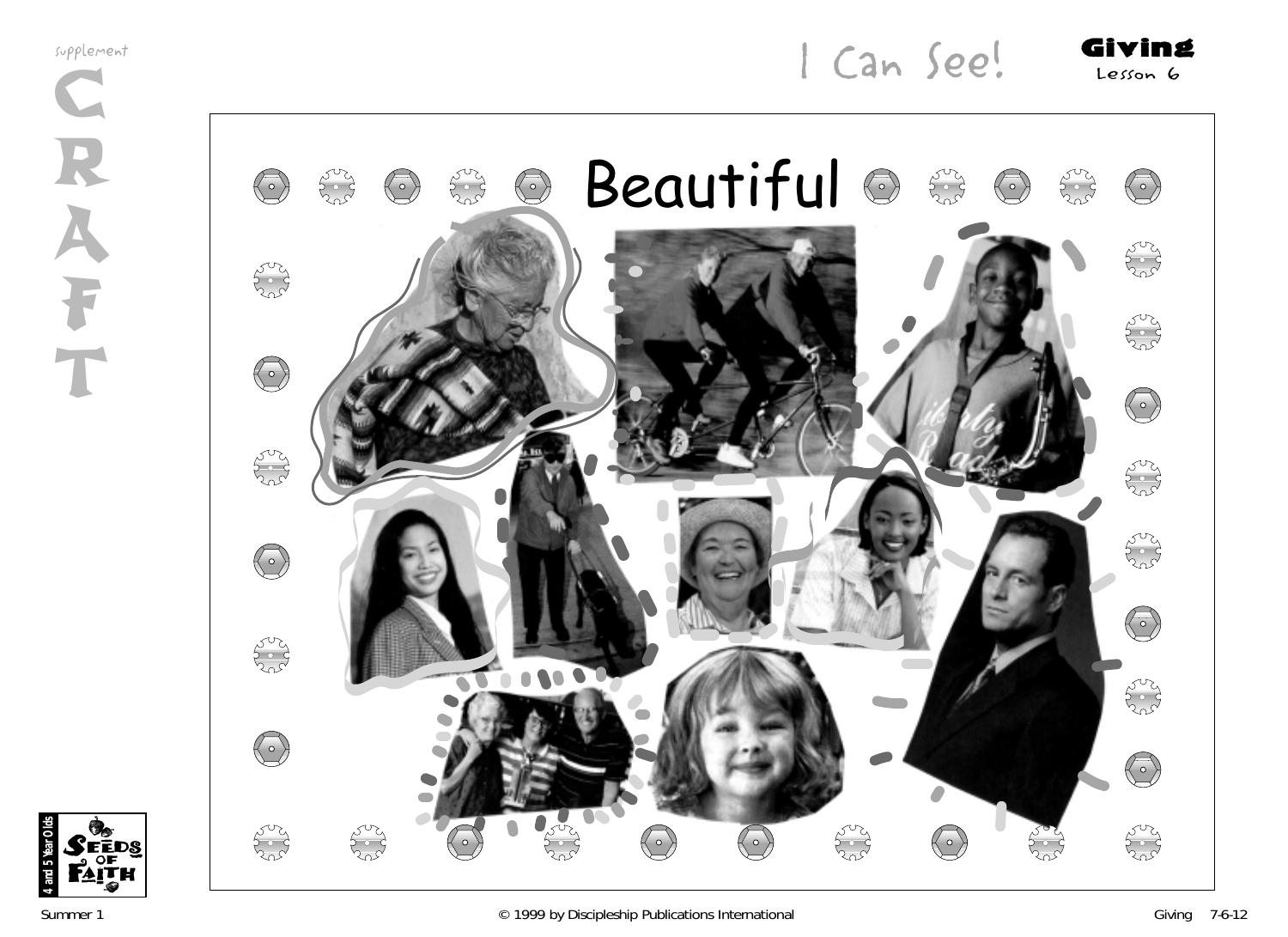

## Show and Tell

The children will create their own story cards to help them share the story of Bartimaeus with their friends.

#### Scripture Memory Verse

This amazed everyone and they praised God saying, "We have never seen anything like this!" *Mark 2:12*

#### **Materials**

*For each child:*

- crayons
- 1 envelope

*For the teacher:*

• scissors

*Reproducible Pages:*

- Page C, 1 copy for each child
- Page D, 1 copy for each child

## Preparation

- 1. Cut out the story cards from the copies of Reproducible Pages C and D.
- 2. Place one set of cards into an envelope for each child.
- 3. Color one set of cards and place them into an envelope.

## Instructions

1. Hold up the envelope with the colored pictures and spill them onto the floor as if by accident.

*Oops! I spilled the pictures. Can you help me to put them in the correct order?*

- 2. Talk with the children about the story of Bartimaeus receiving his sight as you put the pictures in order.
	- Jesus preached to the people.
	- Jesus walked down the street by Bartimaeus with lots of people.
	- Bartimaeus called out to Jesus to come to him.
	- The people told him to be quiet.
	- Jesus called for Bartimaeus and Bartimaeus asked him to help him to see.
	- Jesus healed Bartimaeus.

 $l$  Can See! Giving

- 
- 3. Explain to the children that they can make their own story cards. Give each child an envelope with the pictures in it.
- 4. Have the children color their pictures.
- 5. As the children color, talk about how giving Jesus was to Bartimaeus. He helped him receive his sight. Talk with the children about ways that they can be giving to people around them. Some ideas might include: sharing, letting someone else go first, helping.

## Scripture Memory Activity

*What do you think the people said when they saw Jesus stop and heal Bartimaeus?* Take responses from the children.

*Who remembers the memory verse? Let's say it together, "This* amazed everyone and they praised God saying, 'We have never seen anything like this!'" *Maybe this is what the people said when they saw Bartimaeus healed.*

## Conclusion

*You can tell your family and friends the story of Bartimaeus with your own story cards. Then they will know how giving and powerful Jesus is.*

Choose a child to pray and have them thank God for being so giving and powerful.

## Teacher Tips

- You may choose to copy the pages onto light-colored paper.
- Or cut pieces of construction paper to tape to the backs of the cards to make them more colorful and decorative.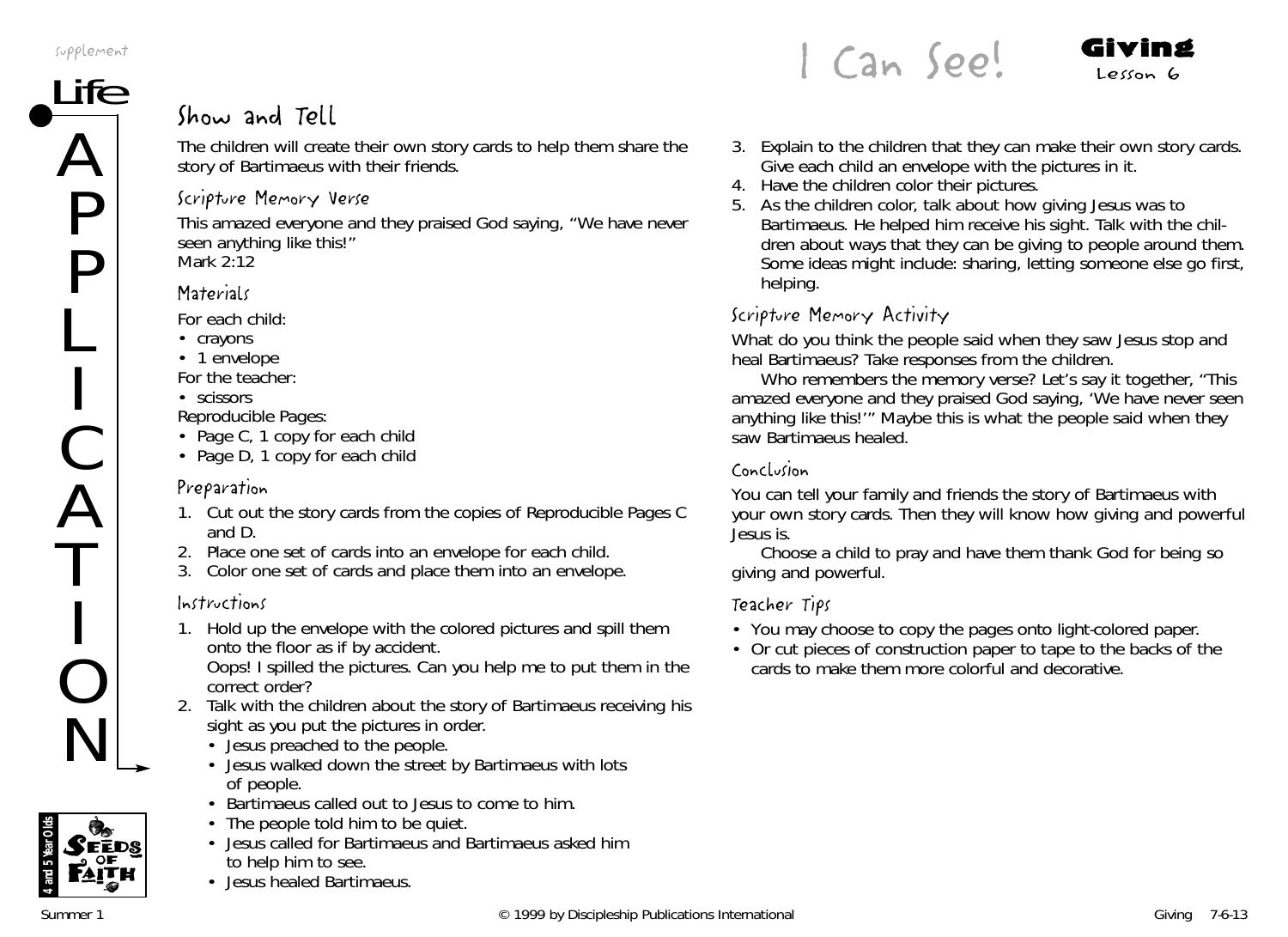supplement

Supplement<br>Life **Giving** 



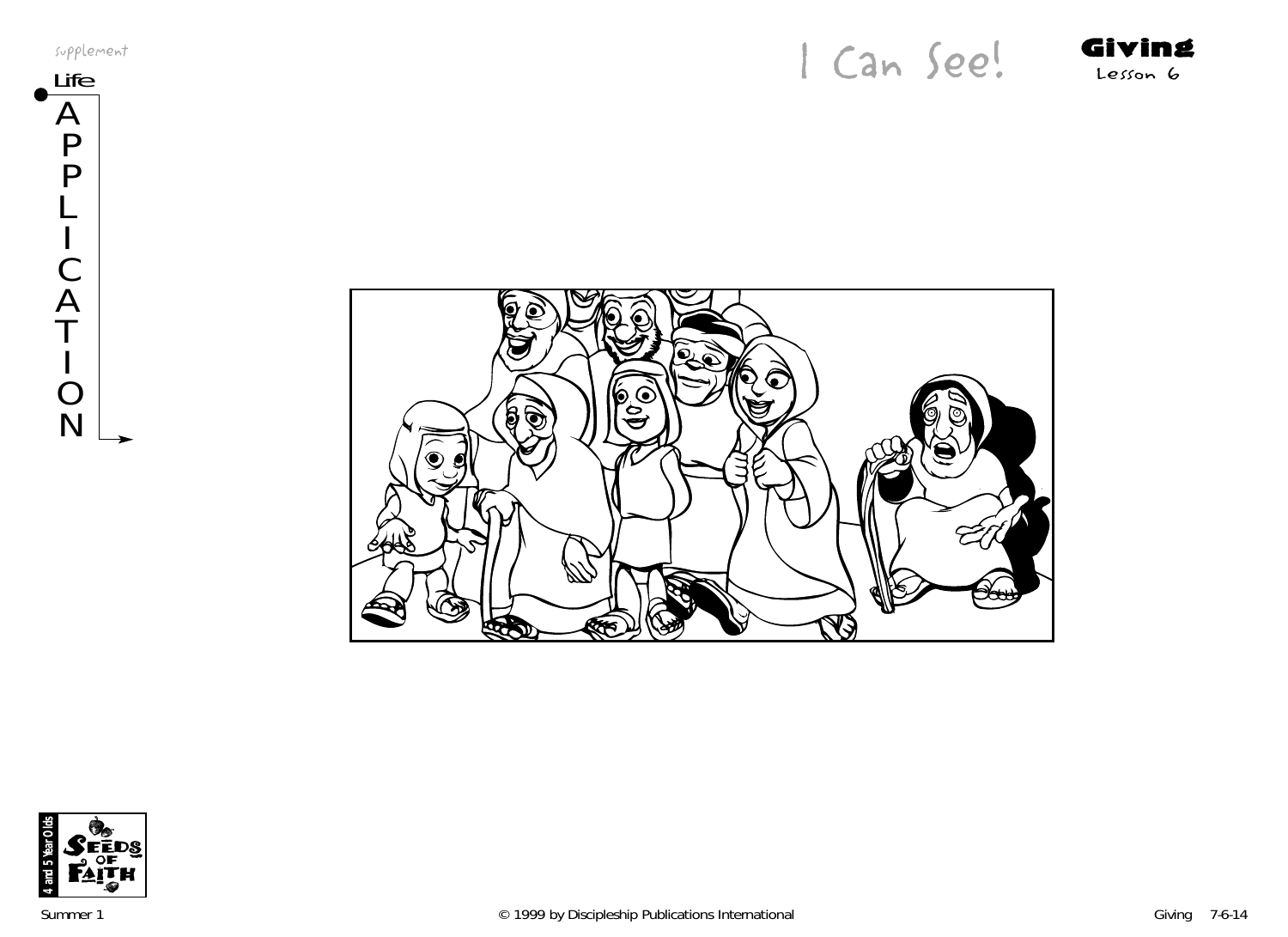

Core/Preclass 1 copy for the teacher





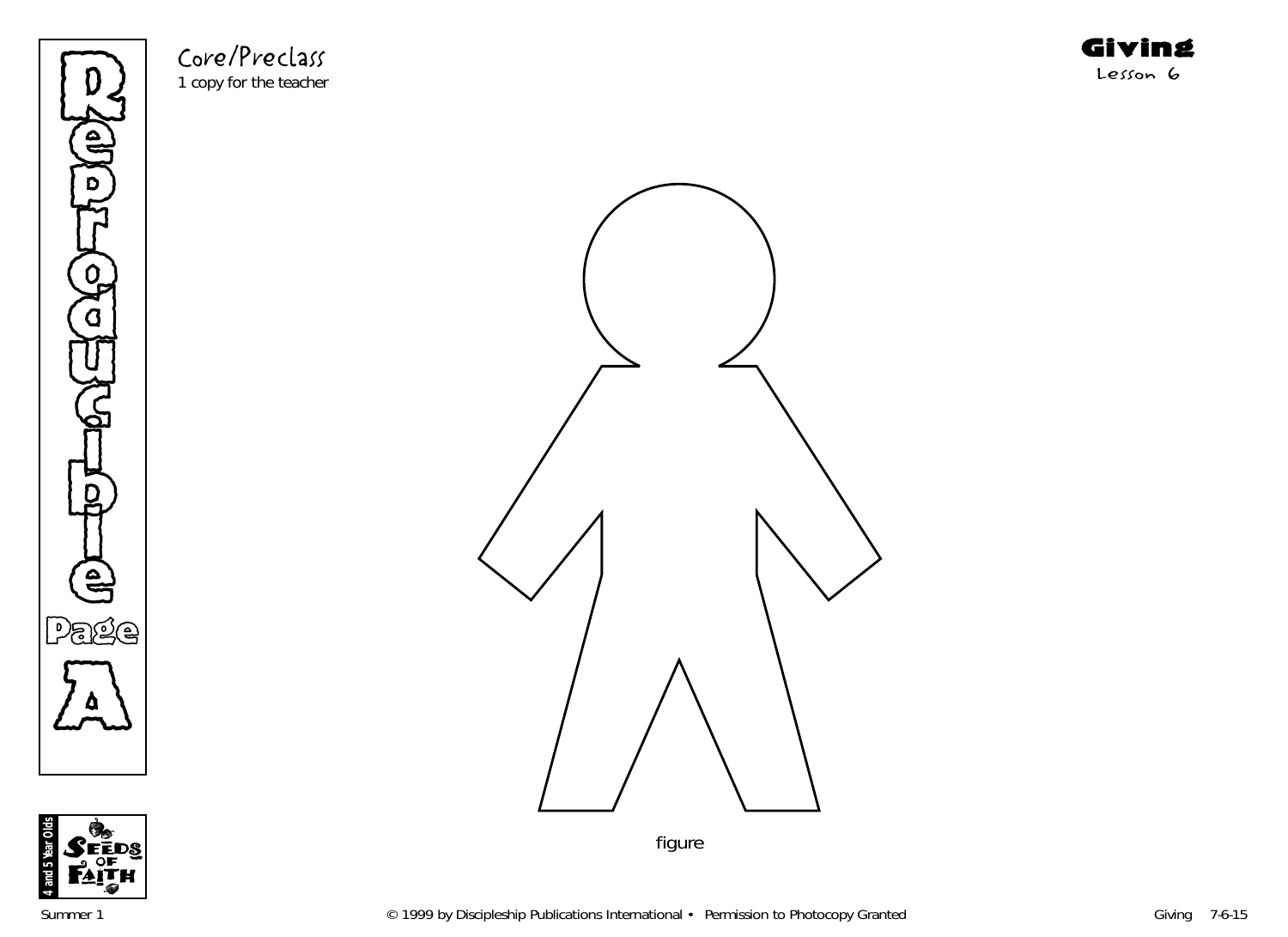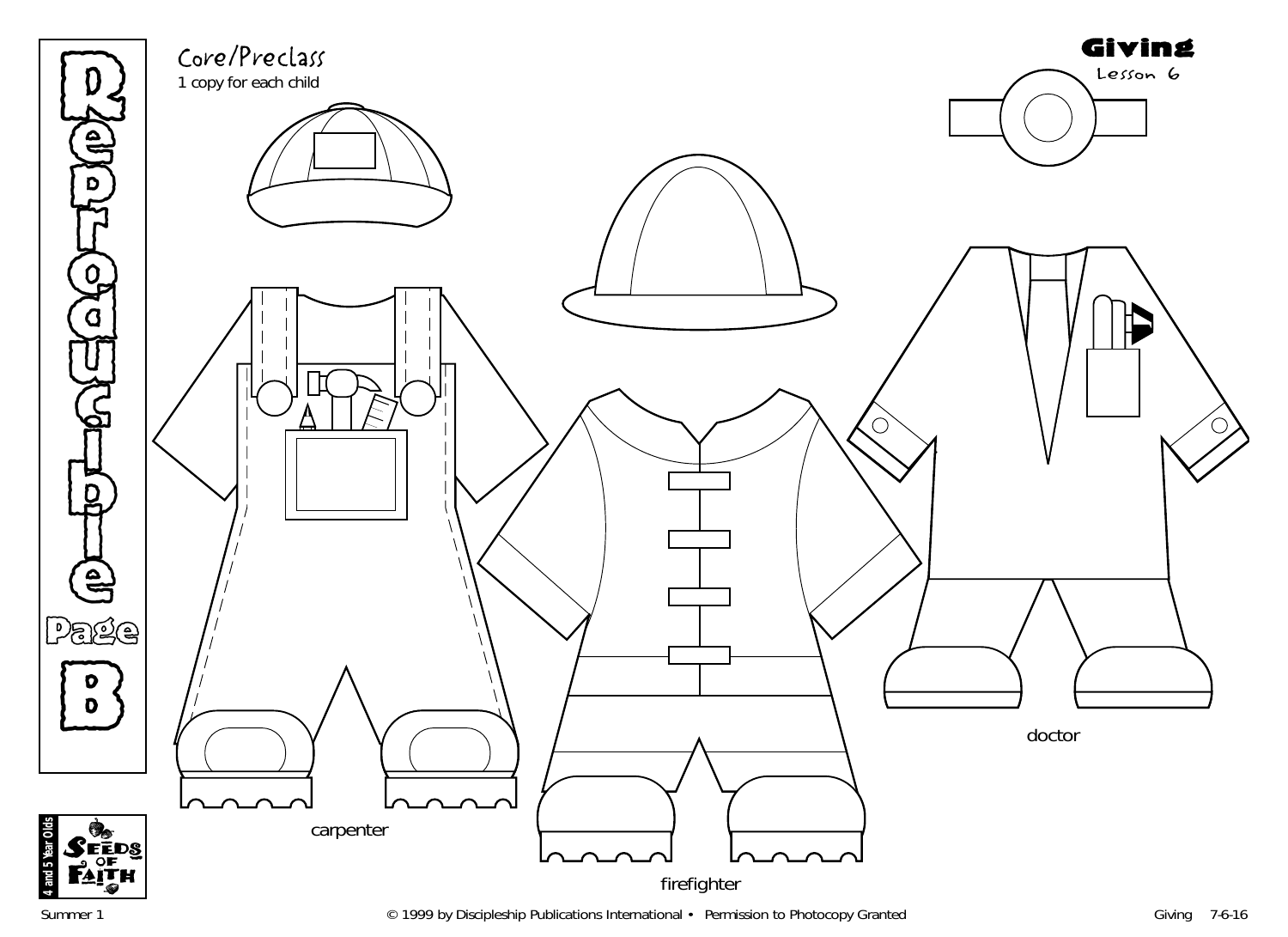

# Core/Bible Story 1 copy for the teacher Core and Supplement/Life Application 1 copy for each child Giving Lesson 6



**4 and 5 Year Olds**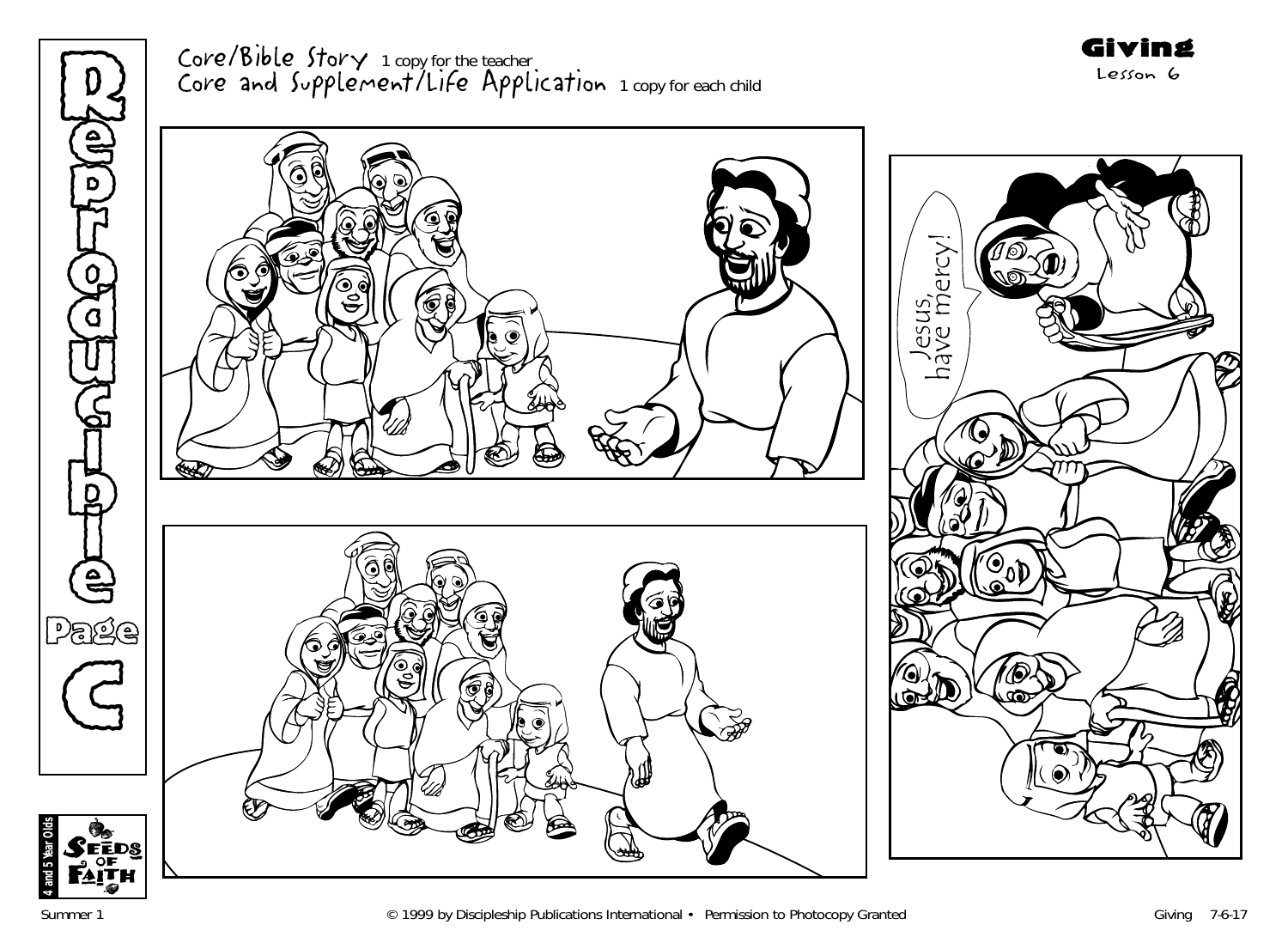

Core/Bible Story 1 copy for the teacher Core and Supplement/LIfe Application 1 copy for each child Giving Lesson 6



**4 and 5 Year Olds**